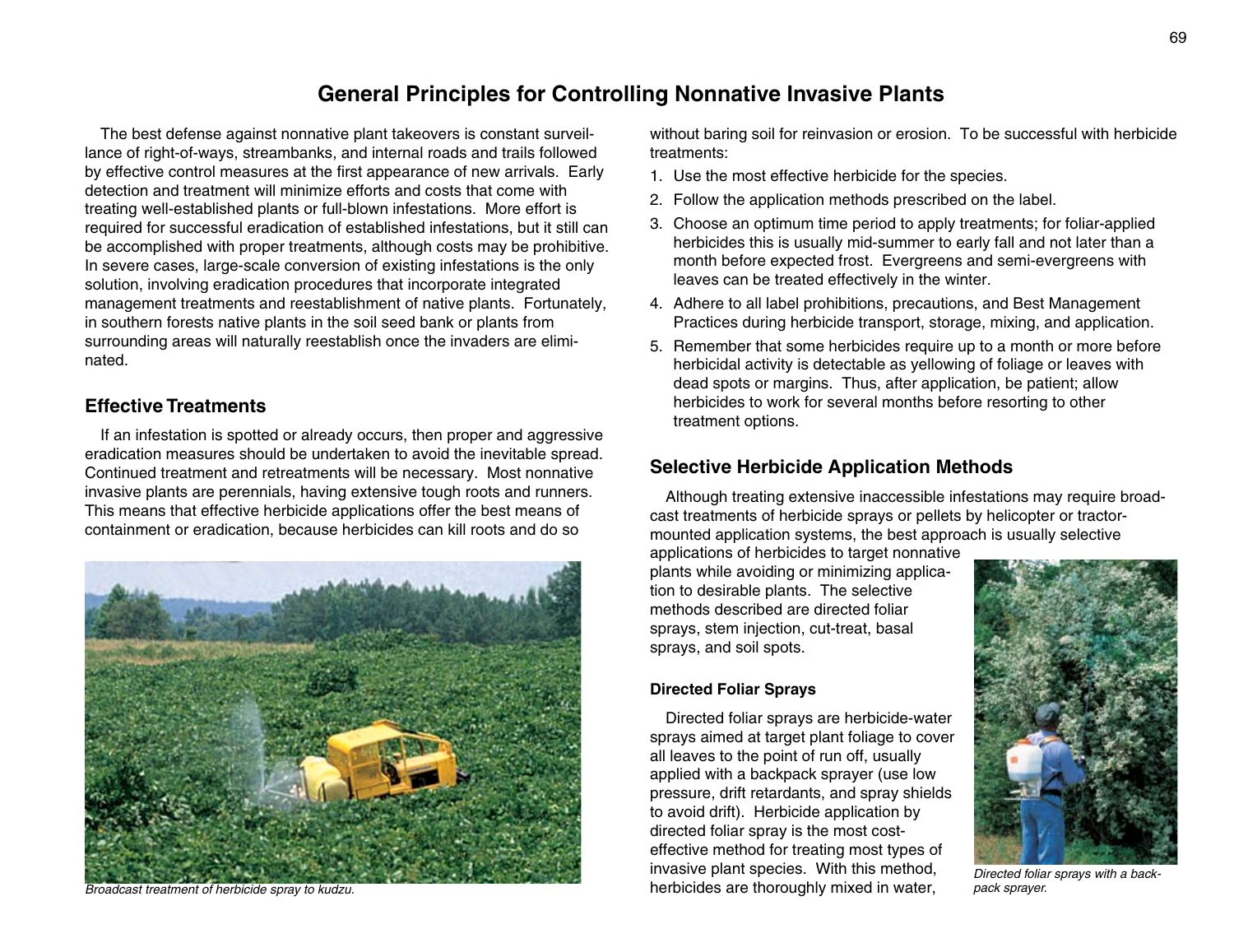

*A spray shield fashioned from a used gallon milk jug (bottom removed and cap bored.)*



*Higher spray heights achieved with narrow-angle nozzle, wand extension, and higher pressure.*

*Spray gun with swivel that holds two tips—narrow and wide angle.*

often with a non-ionic surfactant, and applied to the foliage and growing tips of woody plants or to completely cover herbaceous plants. Foliar sprays are usually most effective when applied from midsummer to late fall, although spring and winter applications have use on specific plants and situations. Selective treatment is possible because the applicator directs the spray towards target plants and away from desirable plants. The addition of a water-soluble dye can assist in tracking treatment and detecting spray drift on desirable plants. Although dyes are messy and short-lived as a visible marker, they are helpful in training and tracking critical applications. Another safeguard is to only use foliar active herbicides, because directed sprays of soil-active herbicides can damage or kill surrounding plants when their roots are within the treatment zone. Never use herbicides with soil activity to treat invasive plants under desirable trees or shrubs.

Directed sprays are usually applied with a backpack sprayer and a spray wand equipped with a full cone, flat fan, or adjustable cone spray tip. These tips and spraying pressures of 20 to 30 pounds per square inch can ensure

productivity with only a few fine droplets that may drift to surrounding plants. To safeguard surrounding plants from damage by spray drift, suspend applications during windy conditions. A spray shield that attaches to the end of the wand can further minimize drift. Adding a drift retardant to the spray mixture can eliminate drift although effectiveness may be diminished.

Plants up to 6 feet tall can be treated with this equipment, while the addition of a commercially available wand extension can slightly increase height capabilities. To treat plants up to about 18 feet tall, use higher spray pressures with a straight-stream or narrow flat fan tip.

Directed foliar sprays are also applied using wands on hoses attached to spraying systems mounted on all-terrain vehicles, trucks, or tractors. Also, a spray gun with a narrow flat fan tip can replace a wand for some applications. Another useful alternative for treating different sized woody plants is a spray gun with a swivel that holds two tips—narrow and wide-angled that can be quickly changed during application.

#### **Stem Injection**

Stem injection (including hack-and-squirt) involves herbicide concentrate or herbicide-water mixtures applied into downward incision cuts spaced around woody stems made by an ax, hatchet, machete, brush ax, or tree injector. Tree injection, including the hack-





*Stem injection using a hatchet and spray bottle for hack-and-squirt (A) and a tree injector (B).*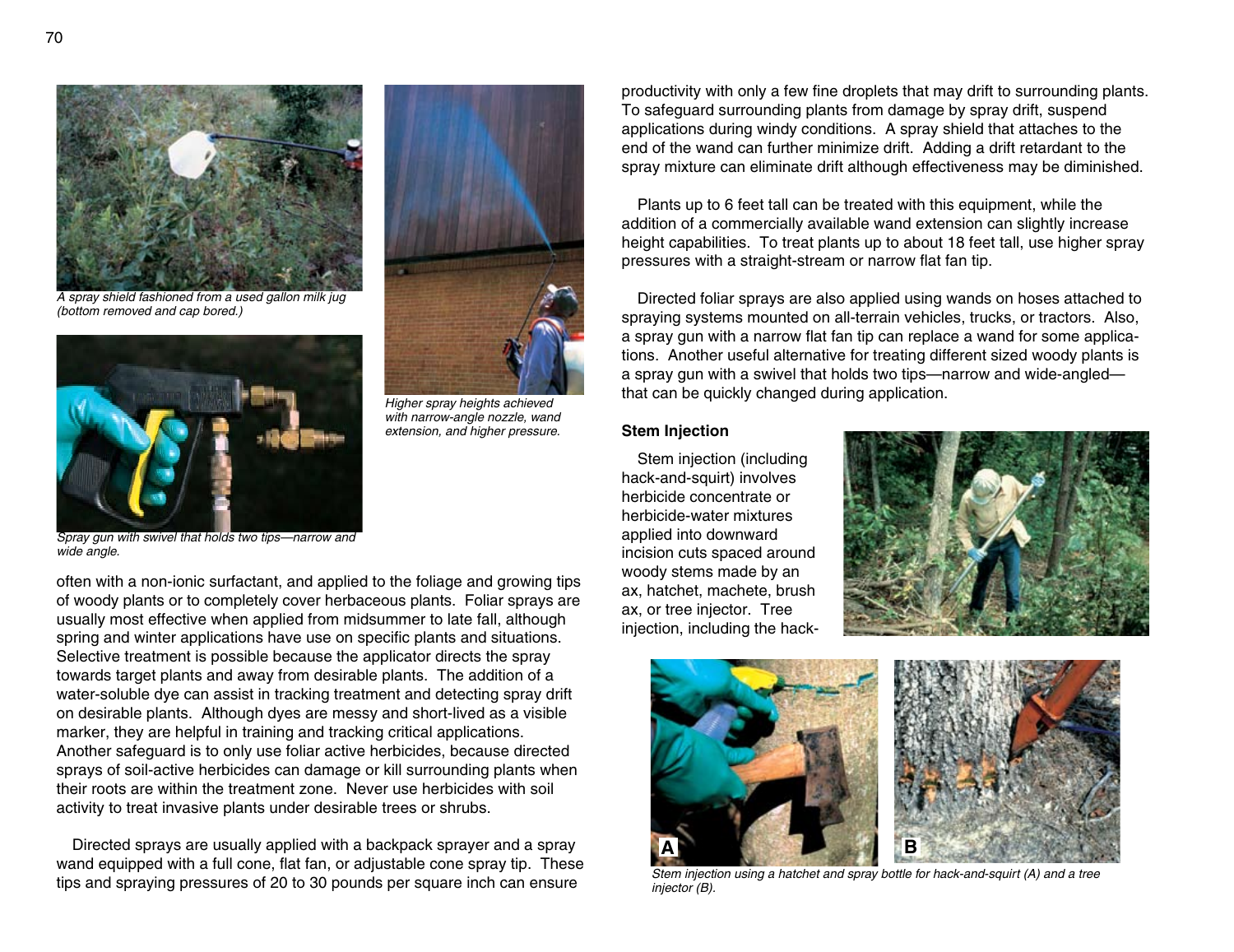and-squirt technique, is a selective method of controlling larger trees and shrubs (more than 2 inches in diameter) with minimum damage to surround ing plants. It requires cuplike downward incisions spaced around the stem with a measured amount of herbicide applied into each of the incisions. Special tree injectors are available to perform this operation, or a narrow-bit ax, hatchet, or machete along with a spray bottle can be used in sequence to perform the hack-and-squirt method. Completely frilling the stem with edge-to-edge cuts or injections is required for very large stems or difficult-tocontrol species. The herbicide should remain in the injection cut to avoid wasting herbicide on the bark and to prevent damage of surrounding plants. All injected herbicides can be transferred to untreated plants by root grafts and uptake of root exudates. Herbicides with soil activity can damage nearby plants when washed from incisions into the soil by unexpected rainfall soon after application. Avoid injection treatments if rainfall is predicted within 48 hours.

Tree injection treatments are most effective when applied in late winter and throughout the summer. Heavy spring sap flow in spring can wash herbicide from incision cuts, making this an ineffective period.

#### **Cut-Treat**

Cut-treat involves herbicide concentrates or herbicide-water mixtures applied to the outer circumference of freshly cut stumps or the entire top surface of cut stems, applied with a backpack sprayer, spray bottle, wick, or paint brush. Freshly cut stems and stumps of woody stems, including canes and bamboo, can be treated with herbicide mixtures to prevent resprouting and to kill roots. Cutting is usually by chainsaw or brush saw, but can be accomplished by handsaws or cutting blades. To minimize deactivation of the herbicide, remove sawdust from stumps before treatment. Treat stems and stumps as quickly as possible after cutting with a



species is susceptible. Equipment for this *Cut-treat the circumference of large stems (A) and the entire top of small stems (B).*

backpack sprayer or utility spray bottle for spray applications or a wick applicator, lab wash bottle, or paintbrush for small stems. Add a non-ionic surfactant to the mix to aid in penetration, if permitted by the label.

For stumps over 3 inches in diameter, completely wet the outer edge with the herbicide or herbicide mixture. Completely wet the tops of smaller stumps and all cut stems in a clump. Apply a basal spray mixture of herbicide, oil, and penetrant to stumps that have remained untreated for over 2 hours or use Pathfinder II and wet stump sides too.

The most effective time for the stump spray method is late winter and summer. Although winter treatments are slightly less effective than growing season applications, the absence of foliage on cut stems and branches produces some offsetting gains in application efficiency.

#### **Basal Sprays**

Basal sprays are herbicide-oil-penetrant mixtures sprayed or daubed onto the lower portion of woody stems, usually applied with a backpack sprayer or wick applicator. Full basal treatments require that the lower 12 to 20 inches of target woody stems be completely wetted on all sides with an oilbased spray mixture. Application is to smooth juvenile bark. Full basal sprays are usually effective in controlling woody stems less than about 6

inches in diameter or larger diameters of susceptible species, before bark becomes thick, corky, and furrowed. The appropriate equipment for this treatment is a backpack sprayer with a wand or spray gun fitted with a narrow-angle flat fan, cone, or adjustable tip. A wick applicator can also be used. Herbicides that are soluble in oil (mainly Garlon 4) are mixed with a commercially available basal oil, vegetable oil, crop oil, diesel fuel, or kerosene often adding a special penetrant. Some herbicides, such as Pathfinder II and Vine-X, are sold readyto-use with these ingredients.

A modified method, streamline basal sprays, is effective for many woody species up to 2 inches in diameter, as well as trees



*and straight-stream nozzle to low stem.*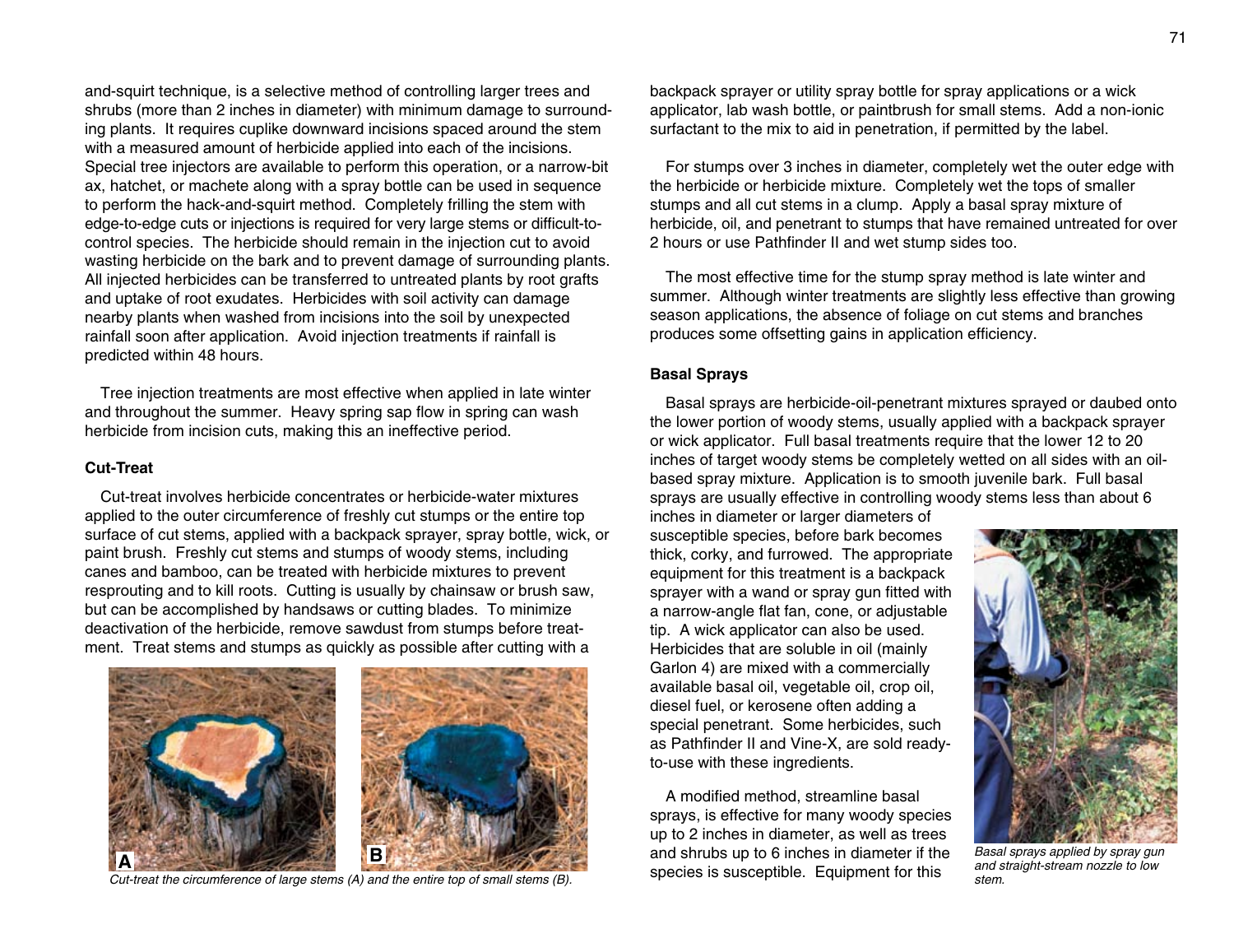

*Basal spray mixture applied by a wick applicator to safeguard nearby plants.*

treatment is a backpack sprayer with a spray gun and a low-flow straight-stream or narrow-angle spray tip. To prevent waste, maintain pressure below 30 pounds per square inch with a pressure regulator. At this pressure, an effective reach of 9 feet is possible while bark splash is minimized. For treating stems less than 2 inches in diameter, apply the stream of spray up-anddown single stems for about 6 to 8 inches, or apply across multiple stems creating 2 to 3-inch-wide bands. This same multipleband treatment can be effective on larger stems. Direct the spray stream to smooth

juvenile bark at a point about 4 to 18 inches from the ground. Stems that are thick barked or near 3 inches in diameter require treatment on all sides.

Applications are usually in late winter and early spring, when leaves do not hinder spraying the stem. Summer applications are effective but more difficult. Avoid ester herbicide formulations on hot days to prevent vapor drift injury to nontarget plants.

#### **Soil Spots**

Soil spots are Velpar L herbicide applied as metered amounts to the soil surface around target woody stems or in a grid pattern for treating many stems in an area; they are usually applied with a spot gun or with a backpack sprayer equipped with a straight-stream nozzle. Spots of soil-active herbicide (mainly Velpar L) are applied to the soil surface in grid patterns or around target woody stems. This method requires exact amounts and



*Soil spots applied as metered herbicide amounts to the soil surface.*

prescribed spacings that are specified on the herbicide label or label supplements. It is only effective on specific nonnative plant species and usually only when applied in spring and early summer. Equipment is a special spot gun, utility spray bottle, or a backpack sprayer with a spray gun equipped with a straight-stream spray tip.

### **Selecting an Effective Herbicide**

Only herbicides registered by the U.S. Environmental Protection Agency for forestry use and noncroplands in the Southern States will be discussed here, although herbicides for other "land use areas," such as right-of-ways, pastures, and rangelands, may be just as effective or may contain the same active ingredient. The herbicides that will be identified by trade name (and common active-ingredient name) are:

Glyphosate herbicides (glyphosate) Arsenal AC (imazapyr) such as: Accord Concentrate, Escort XP (metsulfuron) Gly-Flo Herbicide, and etc.  $P$ athway (2,4-D + picloram) Garlon 3A (triclopyr) Plateau (imazapic) Garlon 4 (triclopyr) Tordon 101 (2,4-D + picloram) Krenite S (fosamine) Tordon K (picloram) Pathfinder II (triclopyr) Transline (clopyralid) Milestone VM (aminopyralid) Vanquish (dicamba)

#### **Foliar active (mostly) herbicides Foliar and soil-active herbicides**

Velpar L (hexazinone)

Because nonnative invasive plants are usually difficult to control, select ing the most effective herbicide(s) is important. Often herbicides that have both soil and foliar activity are most effective with the least number of applications. However, applying herbicides with soil activity can damage desirable plants when their roots are present within the treatment zone or when herbicides move downhill to untreated areas following heavy rainfall. Garlon herbicides are mainly foliar active, but they have some soil activity at high rates or when mixed with oils. Garlon 4 and Vanquish can volatilize at high temperatures and their residues can move by air currents to affect surrounding plants; therefore, avoid application on days when temperatures exceed 80° F. If possible, also avoid applications when rainfall is anticipated within 8 hours, unless soil activation is needed, and during periods of severe drought as effectiveness can be reduced during these times.

When possible, use selective herbicides that target specific nonnative species, such as Transline that controls mainly legumes and composites, and minimize damage to surrounding desirable plants even though they receive herbicide contact. Minimizing damage to desirable cohorts can also be achieved by making applications when the cohorts are dormant. For example, apply basal sprays to the bark of invasives in late winter before most other plants emerge, or foliar spray evergreen or semievergreen invasives after surrounding plants have entered dormancy. Remember that desirable woody plants can be damaged through transfer of herbicides by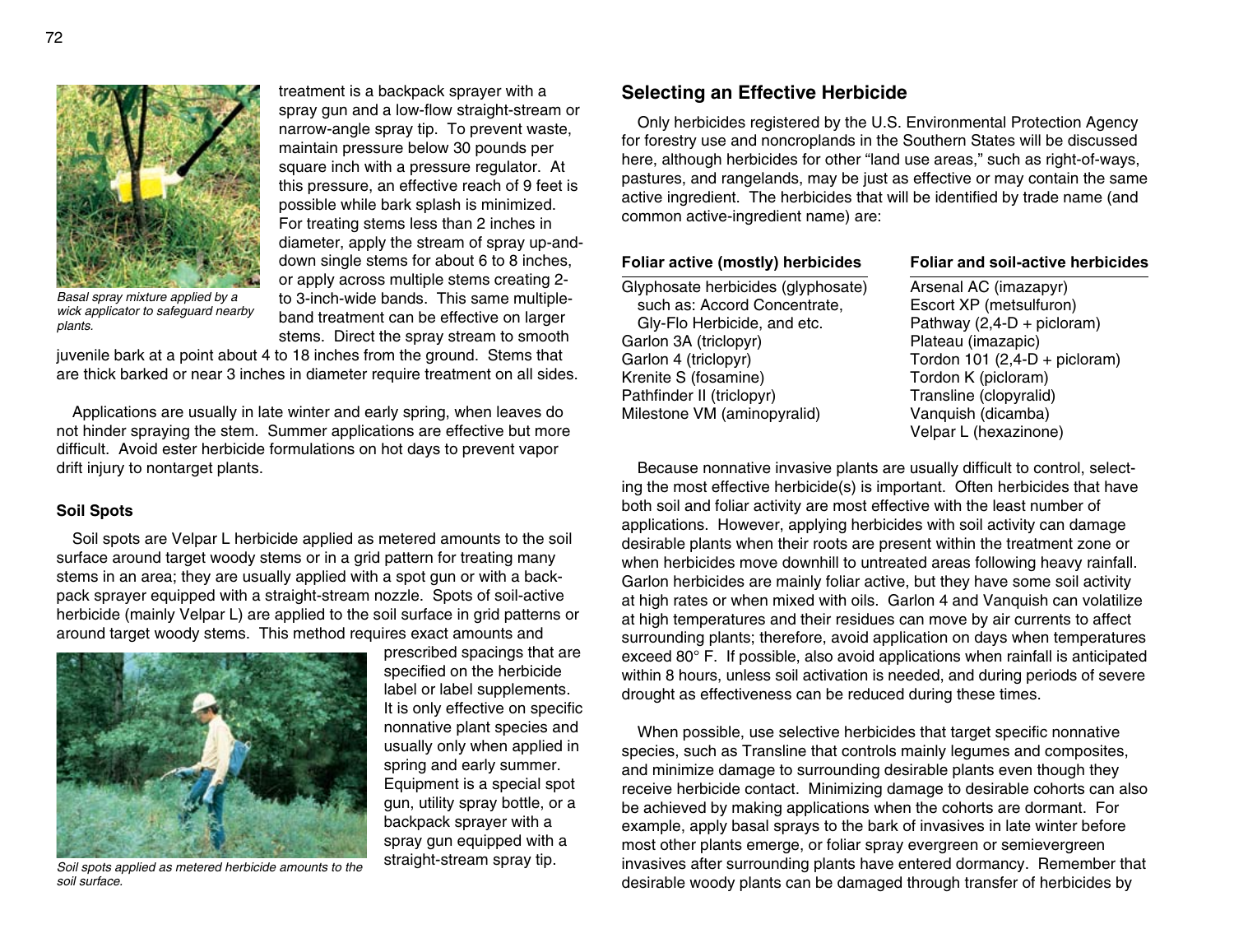root exudates following stem injection and cut-treat treatments or when soilactive herbicides wash off treated stems. Damage to surrounding native plants can be minimized with care and forethought during planning and application.

Read and thoroughly understand the herbicide label and its prohibitions before and during use. Many herbicides require the addition of a non-ionic surfactant to the spray tank. Always use clean water in a herbicide mixture and mix spray solutions thoroughly before applying. Do not mix in the sprayer but in a bucket with a stirring stick—stirring for several minutes or more—before transferring to the sprayer. Water that is highly basic (pH greater than 6) and contains high amounts of calcium and magnesium interferes with glyphosate herbicide effectiveness, requiring the addition of ammonium sulfate or appropriate additives. When changing from a waterbased mix to an oil-based mix in a backpack sprayer, thoroughly evacuate the water from the pump and run a small amount of oil through the pumping system before filling with the oil-based mix, otherwise, a white sludge will clog the sprayer. And, always wear personal protective equipment prescribed on the label and in supplementary materials.

# **Other Treatments for an Integrated Approach**

Overgrazing is a way to reduce the vigor of palatable invasive plants like kudzu, but this rarely yields eradication and may spread seeds (as with trop ical soda apple). Mechanical treatments and prescribed burning can assist eradication measures, but are limited in effectiveness. Prescribed burning cannot control rootcrowns or rhizomes of perennial plants and usually only deadens small aboveground shoots, providing only temporary aboveground control. In a similar way, cutting woody plants (by chainsaw and brush saw felling or brush mowing) and mowing vines and herbs

without killing roots remove only aboveground plant parts. Mechanical root raking and disking can actually intensify and spread infestations of invasive plants with runners by chopping them into resprouting segments and transporting them on the equipment. Fireplows can also spread invasive plant rhizomes and roots.



However, root raking, piling, brush mowing, or burning may be the only way to start controlling dense infestations of multiple woody invasive plants. Small infestations may respond to hand pulling, grubbing with a stout hoe, or shrub pulling with newly introduced devices. Hand pulling or grubbing may be the quickest and easiest way to halt invaders when first spotted and stop them from gaining a foothold. String trimmers can reduce infestation densities and injure thick waxy leaves to improve herbicide uptake and effectiveness.



*Hand pulling privet.*

Although ineffective by themselves to achieve eradication, both mechanical and burning treatments can give added kill of herbicide-weakened plants and have a place in an integrated pest management program. The

stumps and stems of nonnative trees, shrubs, and bamboos can be treated with herbicides immediately after cutting to kill roots. Resprouts of trees, shrubs, and vines that are topkilled by burning or brush mowing can be more easily treated with foliar sprays, often the most cost-effective way to use herbicides. Herbicide applications should be delayed after burning, disking, or mowing to permit adequate resprouting of target plants and, thereby maximizing herbicide uptake and effectiveness. Prescribed burning can also destroy invasive plant seeds (and bulbils of air yams) and often stimulate germination



*Prescribed burn.*

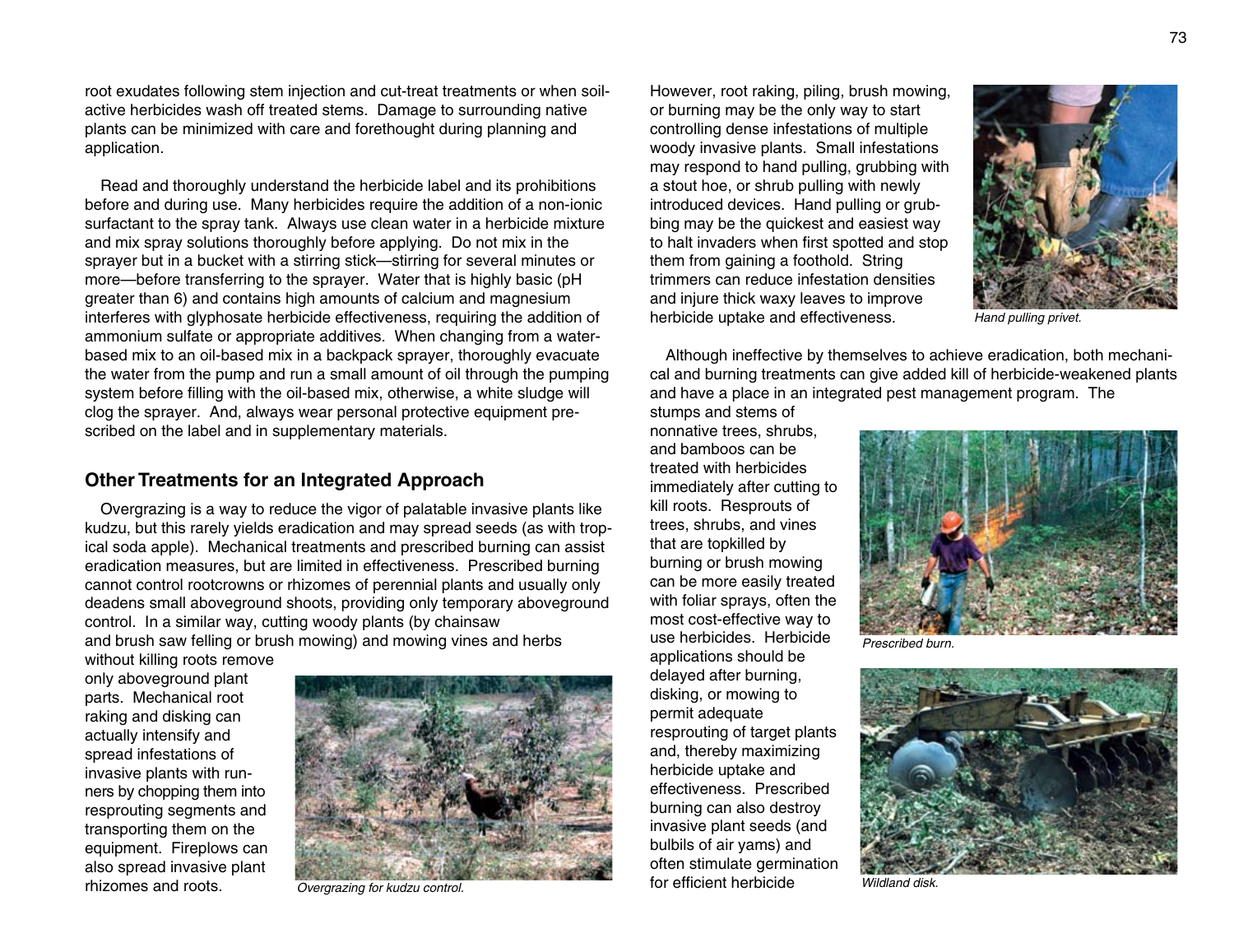control treatments. Burning can prepare the site for effective herbicide applications by clearing debris and revealing application hazards, such as old wells and pits. Disking and root raking, if applied correctly, can dislodge herbicide-damaged woody roots and large runners, leaving them to dry and rot. With mechanical and burning treatments, take precautions, such as burning in late winter or spring leaf-out, to minimize the period of bare soil. The most effective time for controlling woody invasive plants and their germinants with fire is after plants have initiated growth in spring.

An eradication program for infestations of invasive plants usually requires several years of treatment and many more years of surveillance to check for rhizome sprouts, root sprouts, seed germination, or new invasions. Following these steps in a planned manner and with persistence is the only successful strategy to safeguard land access, productivity, native plants, and suitable habitats for wildlife.



*Sowing native plant seed.*

#### **The Rehabilitation Phase**

Rehabilitation is the most important final phase of an integrated invasive plant eradication and reclamation program. The rehabilitation phase requires establishment and/or release of fast-growing native plants that can outcompete and outlast any surviv ing nonnative plants while stabilizing and protecting the soil. If the soil seed bank remains intact, native plant communities may naturally reinitiate succession after eradication of nonnative plants. Lightseeded native species are usually present in the seed bank while heavier seeded plants will gradually be deposited on a site by birds and other animals. In recent years, native plant seed and seedlings have become increasingly available for rehabilitation sowing and planting, but a limited number of *Containerized native plants for rehabilitation plantings.*

species and absence of well-developed establishment procedures often hinder use. Tree nurseries operated by State forestry agencies are a good source of many species of native trees and shrubs. Often it is necessary to establish fast-growing tree species during the later control phase to hinder reestablishment of shade intolerant nonnative invasive plants. Reestablish ing native grasses and forbs is equally important. These species are available from commercial nurseries specializing in native plants, utilizing local sources when possible. Native plant seeds will require proper treatments to assure timely germination. Seedling native plants can be also collected and transplanted from suitable field sites. Their establishment will be more challenging than the commonly available nonnative plants so often used for soil stabilization and wildlife food plots. Constant surveillance, maintaining forest vigor with minimal disturbance, treatment of new unwanted arrivals, and finally rehabilitation following eradication are critical to preventing and controlling invasions on a specific site.

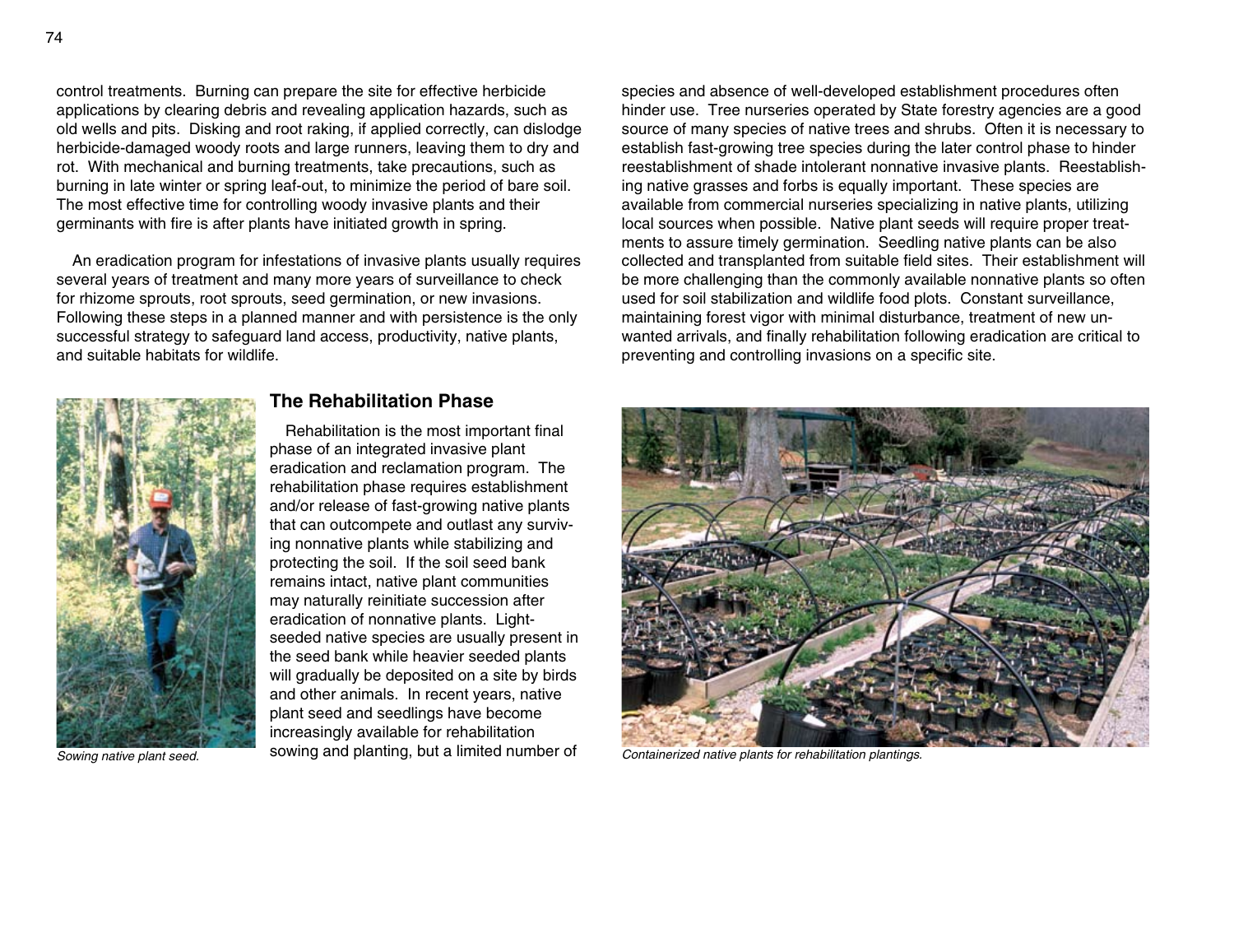# **Prescriptions for Specific Nonnative Invasive Plants**

The following are herbicide prescription summaries for prevalent invasive plants, detailing mainly selective application treatments. These prescriptions have been assembled from published research results, unpublished trials, State reports, weed council manuals, magazines, and Web sites. In general, very few species-specific experiments have been reported that compare a full array of treatments for nonnative invasive plant species. But until further specific understanding is gained, we must proceed with current knowledge and technology to combat this invasion. Herbicides are mentioned in order by effectiveness when comparative information is available or alphabetically when such information is lacking. Remember to follow the label-specified maximum herbicide amounts that are permissible for an acre of land when using selective application treatments.

# **Nonnative Trees**

Nonnative tree species hinder reforestation and management of right-ofways and natural areas as well as dramatically altering habitats. Some occur as scattered trees while others form dense stands. Most spread by prolific seed production and abundant root sprouts. They can be eliminated with herbicides by stem injection, cut-treat, and soil spots, with basal and foliar sprays for seedlings and saplings. Following stem control, total elimination requires surveillance and treatment of root sprouts and plant germinants that originate from the soil seed bank.



# **Tree-of-Heaven, Ailanthus**

Tree-of-heaven or ailanthus (*Ailanthus altissima*) is a deciduous tree to 80 feet (25 m) tall with long pinnately compound leaves, gray slightly fissured bark, and large terminal clusters of greenish flowers in early summer. Flowers and other parts of the plant have a strong odor.

Viable seed are produced by 2- to 3-year-old plants. Immature appearing seeds are capable of germination. Root sprouts may appear after the main stem is deadened, and root segments left in soil after pulling treatments will sprout. Tree-of-heaven sprouts have been found to have 10 to 14 feet (3 to 4 m) of first year height growth, while seedlings can grow 3 to 6 feet (1 to 2 m) in the first year. This vigorous growth can continue for 4 or more years.

#### *Recommended control procedures:*

**Large trees.** Make stem injections and then apply Garlon 3A, Pathway\*, Pathfinder II, or Arsenal AC<sup>\*</sup> in dilutions and cut spacings specified on the herbicide label (midsummer best, late winter somewhat less effective). For felled trees, apply these herbicides to stem and stump tops immediately after cutting.

**Saplings.** Apply Garlon 4 as a 20-percent solution in basal oil, vegetable oil, crop oil concentrate, diesel fuel, or kerosene (2.5 quarts per 3-gallon mix) or apply undiluted Pathfinder II to young bark as a basal spray.

**Seedlings and saplings.** Thoroughly wet all leaves with one of the follow ing herbicides in water with a surfactant (July to October): Arsenal AC\* as a 1-percent solution (4 ounces per 3-gallon mix), Krenite S as a 15-percent solution (3 pints per 3-gallon mix), Garlon 4 as a 2-percent solution (8 ounces per 3-gallon mix), or Escort XP\* at 1 ounce per acre.



## **Silktree, Mimosa**

Silktree or mimosa *(Albizia julibrissin*) is a small legume tree to 10 to 50 feet (3 to 15 m) tall that reproduces by abundant seeds and root sprouts. It has feathery deciduous leaves, smooth light-brown bark, and showy pink blossoms that yield dangling flat pods. Seedpods float and seed remain viable for many years.

#### *Recommended control procedures:*

**Large trees.** Make stem injections using Arsenal AC\* or Garlon 3A in dilutions as specified on the herbicide label (anytime except March and April). For felled trees, apply these herbicides to stem and stump tops immediately after cutting.

**Saplings.** Apply Garlon 4 as a 20-percent solution in basal oil, vegetable oil, crop oil concentrate, diesel fuel, or kerosene (2.5 quarts per 3-gallon mix) or apply undiluted Pathfinder II to young bark as a basal spray.

**Resprouts and seedlings.** Thoroughly wet all leaves with one of the following herbicides in water with a surfactant:

■ July to October—Garlon 3A, Garlon 4, or glyphosate herbicide as a 2-percent solution (8 ounces per 3-gallon mix)

■ July to September—Transline<sup>†</sup> as a 0.2- to 0.4-percent solution (1 to 2 ounces per 3-gallon mix)

<sup>\*</sup>Nontarget plants may be killed or injured by root uptake.

<sup>†</sup> Transline controls a narrow spectrum of plant species.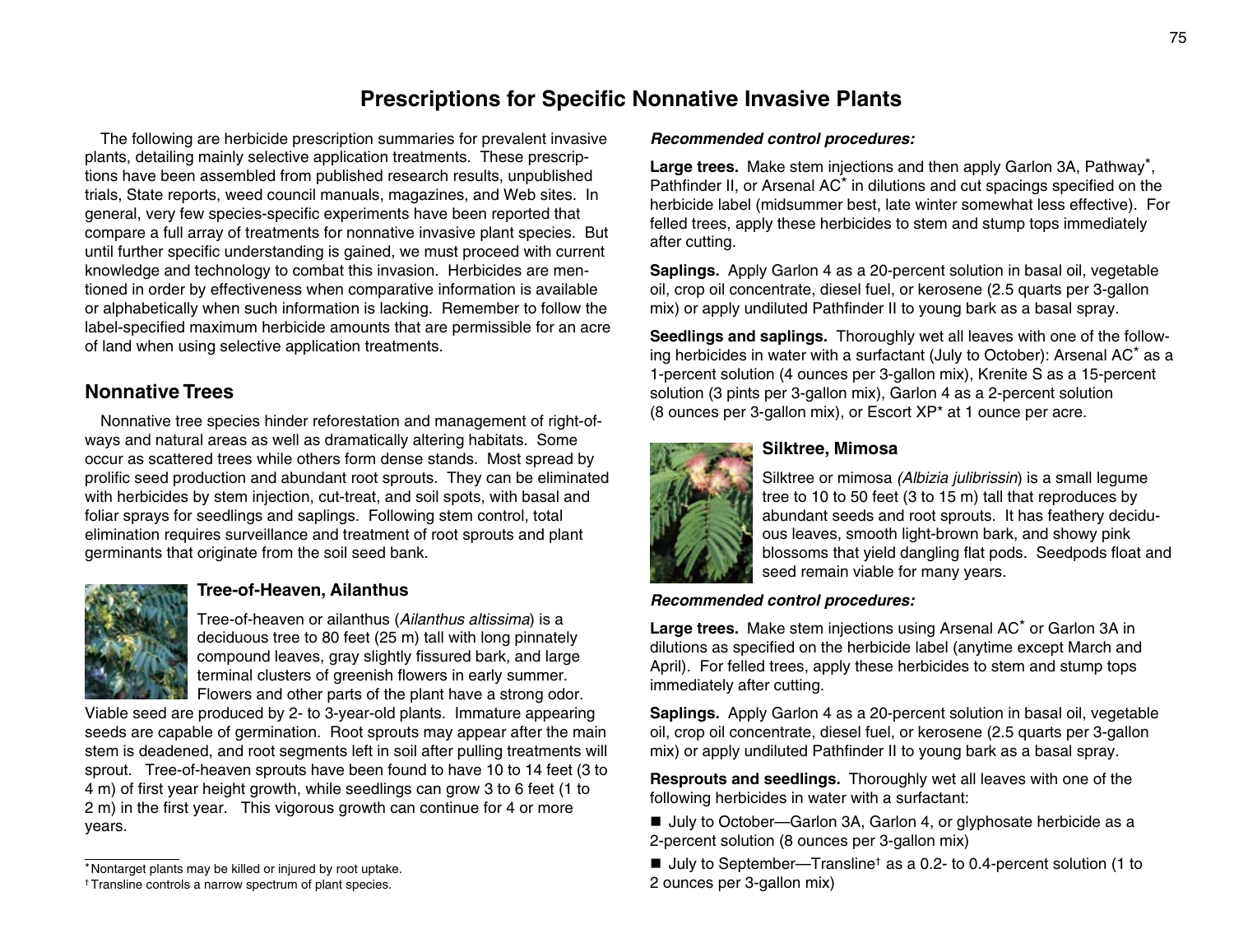

# **Princesstree, Paulownia**

Princesstree or paulownia *(Paulownia tomentosa*) is a deciduous tree to 60 feet (18 m) tall with large heartshaped leaves that are fuzzy hairy on both sides and pecan-like nuts in clusters (containing many tiny winged seeds) following showy pale-violet flowers in early spring. Stump sprouts and root sprouts may eventually emerge after main stems are deadened.

#### *Recommended control procedures:*

**Large trees.** Make stem injections using Arsenal AC\* or a glyphosate herbicide in dilutions and cut spacings specified on the herbicide label (anytime except March and April). For felled trees, apply these herbicides to stem and stump tops immediately after cutting.

**Saplings.** Apply Garlon 4 as a 20-percent solution in basal oil, vegetable oil, crop oil concentrate, diesel fuel, or kerosene (2.5 quarts per 3-gallon mix) or apply undiluted Pathfinder II to young bark as a basal spray.

**Resprouts and seedlings.** Thoroughly wet all leaves with one of the following herbicides in water with a surfactant (July to October): Arsenal AC\* as a 1-percent solution (4 ounces per 3-galllon mix); a glyphosate herbicide, Garlon 3A, or Garlon 4 as a 2-percent solution (8 ounces per 3-gallon mix).



# **Chinaberrytree**

Chinaberrytree (*Melia azedarach*) is a deciduous tree growing to about 50 feet (15 m) tall. It has lacy, many-divided leaves that are dark green and blue flowers in spring that yield round yellow fruit that persist during winter. Stump sprouts and root sprouts may eventually emerge after main stems are deadened.

#### *Recommended control procedures:*

**Trees.** Make stem injections using Arsenal AC\* , Pathway\*, Pathfinder II, or Garlon 3A in dilutions and cut spacings specified on the herbicide label (anytime except March and April). For felled trees, apply these herbicides to stem and stump tops immediately after cutting.

**Saplings.** Apply Garlon 4 as a 20-percent solution in basal oil, vegetable oil, crop oil concentrate, diesel fuel, or kerosene (2.5 quarts per 3-gallon mix) or apply undiluted Pathfinder II to young bark as a basal spray.

**Sprouts and seedlings.** Thoroughly wet all leaves with one of the following herbicides in water with a surfactant (July to October): Garlon 3A or Garlon 4 as a 2-percent solution (8 ounces per 3-gallon mix); Arsenal AC\* as a 1-percent solution (4 ounces per 3-gallon mix).



# **Tallowtree, Popcorntree**

Tallowtree or popcorntree (*Triadica sebifera*, formerly *Sapium sebiferum*) is a deciduous tree growing to 60 feet (18 m) tall that has heart-shaped leaves turning scarlet in fall, long drooping flowers in spring, and bundles of white waxy "popcorn-like" seeds in fall and winter. Three-year-old plants can produce viable seed and small seedlings can be easily hand pulled. Burning results in abundant seedlings.

#### *Recommended control procedures:*

**Large trees.** Make stem injections using Arsenal AC\*, Garlon 3A, or Pathfinder II in dilutions and cut spacings specified on the herbicide label (anytime except March and April). For felled trees, apply the herbicides to stem and stump tops immediately after cutting (at least a 10-percent solution for Garlon 3A). Ortho Brush-B-Gone (triclopyr) and Enforcer Brush Killer (triclopyr) are effective for treating cut stumps and readily available to homeowners in retail garden stores. For treatment of extensive infestations in forest situations, apply Velpar L\* to the soil surface within 3 feet of the stem (one squirt of spot gun per 1-inch stem diameter) or in a grid pattern at spacings specified on the herbicide label.

**Saplings.** Apply Garlon 4 as a 20-percent solution in basal oil, vegetable oil, crop oil concentrate, diesel fuel, or kerosene (2.5 quarts per 3-gallon mix) or apply undiluted Pathfinder II to young bark as a basal spray.

**Seedlings and saplings.** Thoroughly wet all leaves with one of the follow ing herbicides in water with a surfactant (July to October): Arsenal AC\* as a 1-percent solution (4 ounces per 3-gallon mix), Krenite S as a 20-percent solution (2 quarts per 3-gallon mix), or Garlon 4 as a 2-percent solution (8 ounces per 3-gallon mix).



# **Russian Olive**

Russian olive (*Elaeagnus angustifolia*) is a small thorny tree to 35 feet (10 m) tall that has microscopic silvery scales covering leaves, twigs, and fruits. Leaves are long and narrow with entire margins. Bark is fissured and reddish brown. Olive-like fruit are yellow and appear in late

<sup>\*</sup>Nontarget plants may be killed or injured by root uptake. Summer to fall. Summer to fall.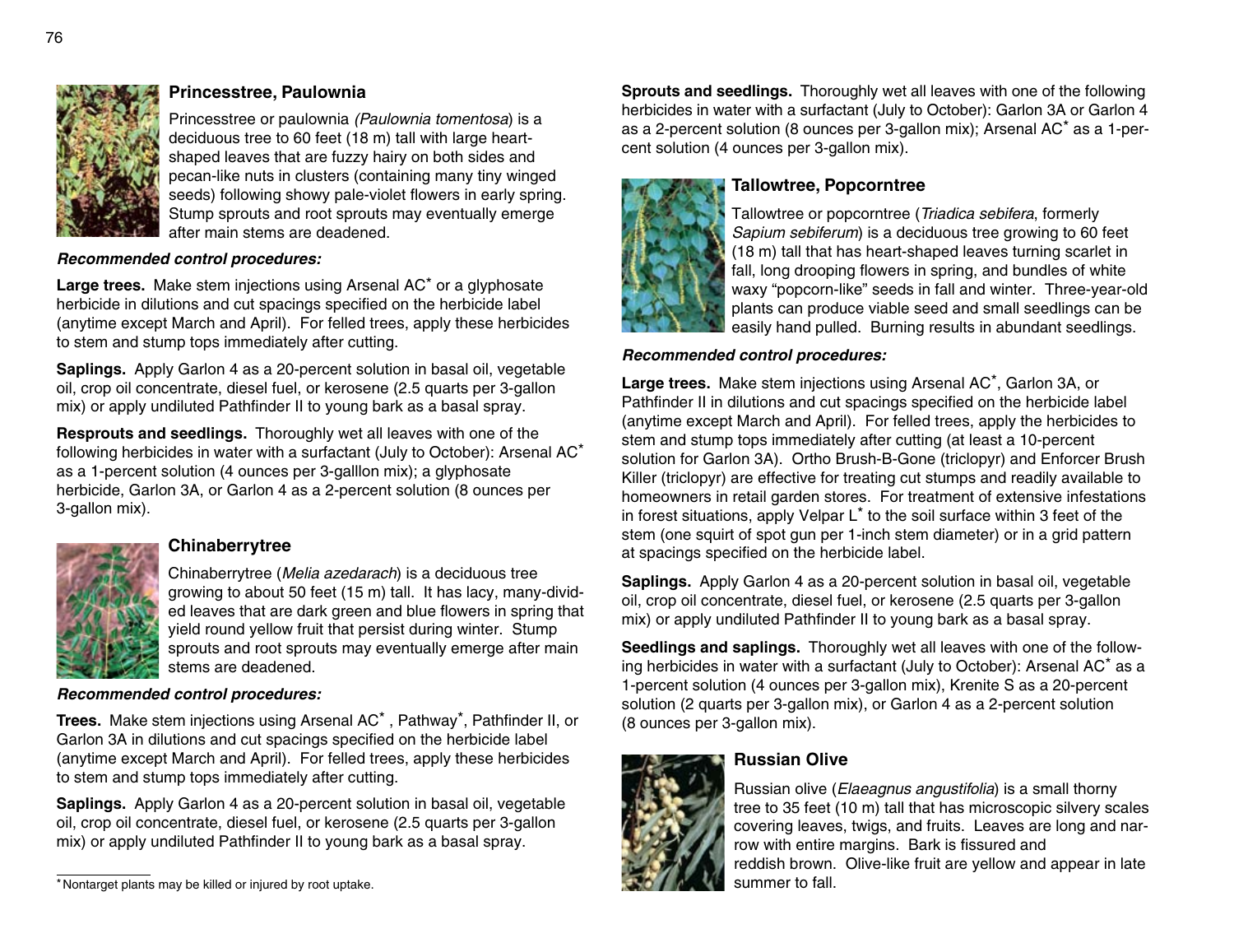#### *Recommended control procedures:*

**Trees.** Make stem injections using Arsenal AC\* or Garlon 3A in dilutions and cut spacings specified on the herbicide label (anytime except March and April). For felled trees, apply the herbicides to stem and stump tops immediately after cutting.

**Saplings.** Apply Garlon 4 as a 20-percent solution in basal oil, vegetable oil, crop oil concentrate, diesel fuel, or kerosene (2.5 quarts per 3-gallon mix) or apply undiluted Pathfinder II to young bark as a basal spray.

**Seedlings and saplings.** Thoroughly wet all leaves with one of the follow ing herbicides in water with a surfactant (July to October): Arsenal AC\* as a 1-percent solution in water (4 ounces per 3-gallon mix); a glyphosate herbicide, Garlon 3A, or Garlon 4 as a 2-percent solution in water (8 ounces per 3-gallon mix) for directed spray treatments that have limited or no soil activity.

# **Nonnative Shrubs**

Nonnative shrubs often occur with nonnative tree species and present similar problems. Herbicide control options are similar to trees, with the exception that foliar sprays can be used more often and are more effective. All are shade tolerant with bird-dispersed seeds resulting in scattered plants under existing forest canopies (except nonnative roses), which requires additional surveillance within the interior of forest stands.



# **Silverthorn, Thorny Olive**

Silverthorn or thorny olive (*Elaeagnus pungens*) is an evergreen, densely bushy shrub 3 to 25 feet (1 to 8 m) in height. It has long limber projecting shoots, scattered thorny, dense alternate leaves silver scaly in spring on both top and bottom becoming dark green above and silvery beneath by midsummer. Oblong fruit red and brown scaly appear in spring.

#### *Recommended control procedures:*

 $\blacksquare$  Thoroughly wet all leaves with Arsenal AC<sup>\*</sup> or Vanguish<sup>\*</sup> as a 1-percent solution in water (4 ounces per 3-gallon mix) with a surfactant; Garlon 3A and Garlon 4 as a 2-percent solution (8 ounces per 3-gallon mix).

■ For stems too tall for foliar sprays, apply Garlon 4 as a 20-percent solution in commercially available basal oil, diesel fuel, or kerosene (2.5 quarts

per 3-gallon mix) with a penetrant (check with herbicide distributor) to young bark as a basal spray (January to February or May to October). Or, cut large stems and immediately treat the stumps with one of the following herbicides in water with a surfactant: Arsenal AC\* as a 10-percent solution (1 quart per 3-gallon mix) or a glyphosate herbicide as a 20-percent solution (2.5 quarts per 3-gallon mix).



## **Autumn Olive**

Autumn olive (*Elaeagnus umbellata*) is a tardily deciduous bushy leafy shrub, 3 to 20 feet (1 to 6 m) in height, with scattered thorny branches. It has alternate leaves green above and silvery scaly beneath, with many red berries in fall having silvery scales.

## *Recommended control procedures:*

 $\blacksquare$  Thoroughly wet all leaves with Arsenal AC<sup>\*</sup> or Vanguish<sup>\*</sup> as a 1-percent solution in water (4 ounces per 3-gallon mix) with a surfactant (April to October).

■ For stems too tall for foliar sprays, apply Garlon 4 as a 20-percent solution in basal oil, vegetable oil, crop oil concentrate, diesel fuel, or kerosene (2.5 quarts per 3-gallon mix) or apply undiluted Pathfinder II to young bark as a basal spray (January to February or May to October). Or, cut large stems and immediately treat the stumps with one of the following herbicides in water with a surfactant: Arsenal AC\* as a 10-percent solution (1 quart per 3-gallon mix) or a glyphosate herbicide as a 20-percent solution (2.5 quarts per 3-gallon mix).



# **Winged Burning Bush**

Winged burning bush (*Euonymus alata*) is a deciduous, wing-stemmed, bushy shrub to 12 feet (4 m) in height, multiple stemmed and much branched, canopy broad and leafy. It has small and obovate opposite leaves, green turning bright scarlet to purplish red in fall, along stems with

four corky wings. Many orange fruit appear as stemmed pairs in leaf axils and turning purple in fall.

#### *Recommended control procedures:*

 $\blacksquare$  Thoroughly wet all leaves with Arsenal AC<sup>\*</sup> or Vanguish<sup>\*</sup> as a 1-percent solution in water (4 ounces per 3-gallon mix) with a surfactant (April to October).

■ For stems too tall for foliar sprays, apply Garlon 4 as a 20-percent solu-\*Nontarget plants may be killed or injured by root uptake. The state of the state of the state of the state of the state of the state of the state of the state of the state of the state of the state of the state of the sta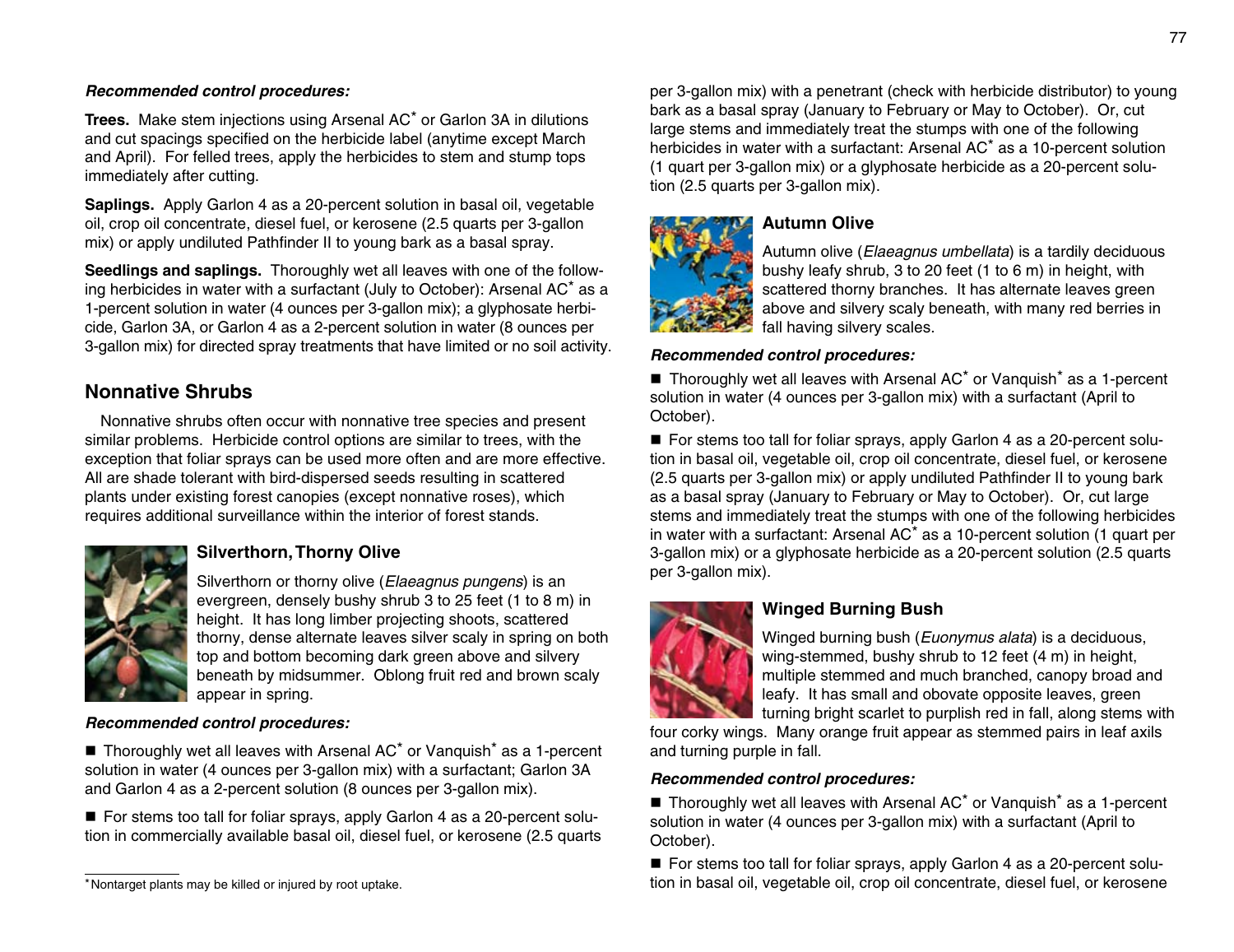(2.5 quarts per 3-gallon mix) or apply undiluted Pathfinder II to young bark as a basal spray (January to February or May to October). Or, cut large stems and immediately treat the stumps with one of the following herbicides in water with a surfactant: Arsenal AC\* as a 10-percent solution (1 quart per 3-gallon mix) or a glyphosate herbicide as a 20-percent solution (2.5 quarts per 3-gallon mix).



## **Chinese Privet, European Privet**

Chinese privet (*Ligustrum sinense*) and European privet (*L. vulgare*) are difficult to distinguish except at flowering, both are evergreen to semievergreen. Both are thicketforming shrubs to 30 feet (9 m) in height that are soft woody, multiple stemmed with long leafy branches and

opposite leaves less than 2 inches long. Showy clusters of small white flowers in spring yield clusters of small ovoid, dark-purple berries during fall and winter.

## *Recommended control procedures:*

 $\blacksquare$  Thoroughly wet all leaves with one of the following herbicides in water with a surfactant (August to March): a glyphosate herbicide as a 3-percent solution (12 ounces per 3-gallon mix) or Arsenal AC\* as a 1-percent solution (4 ounces per 3-gallon mix).

■ For stems too tall for foliar sprays, apply Garlon 4 as a 20-percent solution in basal oil, vegetable oil, crop oil concentrate, diesel fuel, or kerosene (2.5 quarts per 3-gallon mix) or apply undiluted Pathfinder II to young bark as a basal spray. Or, cut large stems and immediately treat the stumps with Arsenal AC<sup>\*</sup> or Velpar L<sup>\*</sup> as a 10-percent solution in water (1 quart per 3-gallon mix) with a surfactant. When safety to surrounding vegetation is desired, immediately treat stumps and cut stems with Garlon 3A or a glyphosate herbicide as a 20-percent solution in water (2.5 quarts per 3-gallon mix) with a surfactant.



# **Japanese Privet, Glossy Privet**

Japanese privet (*Ligustrum japonicum*) and glossy privet (*L. lucidum*) are evergreen to 35 feet (10 m) in height, with an upward spreading canopies. They have thick leathery opposite leaves 2 to 4 inches (5 to 10 cm) long, and hairless leaves and stems. Clusters of small showy white flowers in spring yield small rounded green to purple fruit.

#### *Recommended control procedures:*

■ Thoroughly wet all leaves with one of the following herbicides in water with a surfactant (August through March): Arsenal AC<sup>\*</sup> as a 1-percent solution (4 ounces per 3-gallon mix); Garlon 4 as a 3-percent solution (12 ounces per 3-gallon mix); or a glyphosate herbicide as a 3-percent solution (12 ounces per 3-gallon mix).

■ For stems too tall for foliar sprays, apply Garlon 4 as a 20-percent solution in basal oil, vegetable oil, crop oil concentrate, diesel fuel, or kerosene (2.5 quarts per 3-gallon mix) or apply undiluted Pathfinder II to young bark as a basal spray (January to February or May to October). Or, cut large stems and immediately treat the stumps with Arsenal AC\* or Velpar L\* as a 10-percent solution in water (1 quart per 3-gallon mix) with a surfactant. When safety to surrounding vegetation is desired, immediately treat stumps and cut stems with a glyphosate herbicide or Garlon 3A as a 20-percent solution in water (2.5 quarts per 3-gallon mix) with a surfactant.



# **Bush Honeysuckles**

Amur honeysuckle (*Lonicera maackii*), Morrow's honeysuckle (*L. morrowii*), Tatarian honeysuckle (*L. tatarica*), and sweet-breath-of-spring (*L. fragrantissima*) are all tardily deciduous, upright, arching-branched shrubs. Amur is to 30 feet (9 m) in height and spindly in forests, Morrow's is to 6.5 feet (2 m) in height, and Tatarian and sweet-breath-ofspring are to 10 feet (3 m) in height. All are much branched

and arching in openings, multiple stemmed, with dark-green oval-to-oblong distinctly opposite leaves 0.8 to 2.4 inches (2 to 6 cm) long. Fragrant showy tubular white-to-pink or yellow paired flowers appear from May to June. Abundant paired berries are red to orange during winter. Seeds are longlived in the soil.

#### *Recommended control procedures:*

 $\blacksquare$  Thoroughly wet all leaves with glyphosate herbicide as a 2-percent solution in water (8 ounces per 3-gallon mix) with a surfactant (August to October). Or, apply Garlon 4 as a 20-percent solution in basal oil, vegetable oil, crop oil concentrate, diesel fuel, or kerosene (2.5 quarts per 3-gallon mix) or apply undiluted Pathfinder II to young bark as a basal spray.

■ For stems too tall for foliar sprays, cut large stems and immediately treat the stumps with one of the following herbicides in water with a surfactant: Arsenal AC\* as a 10-percent solution (1 quart per 3-gallon mix) or a glyphosate herbicide as a 20-percent solution (2.5 quarts per 3-gallon mix).

<sup>\*</sup>Nontarget plants may be killed or injured by root uptake.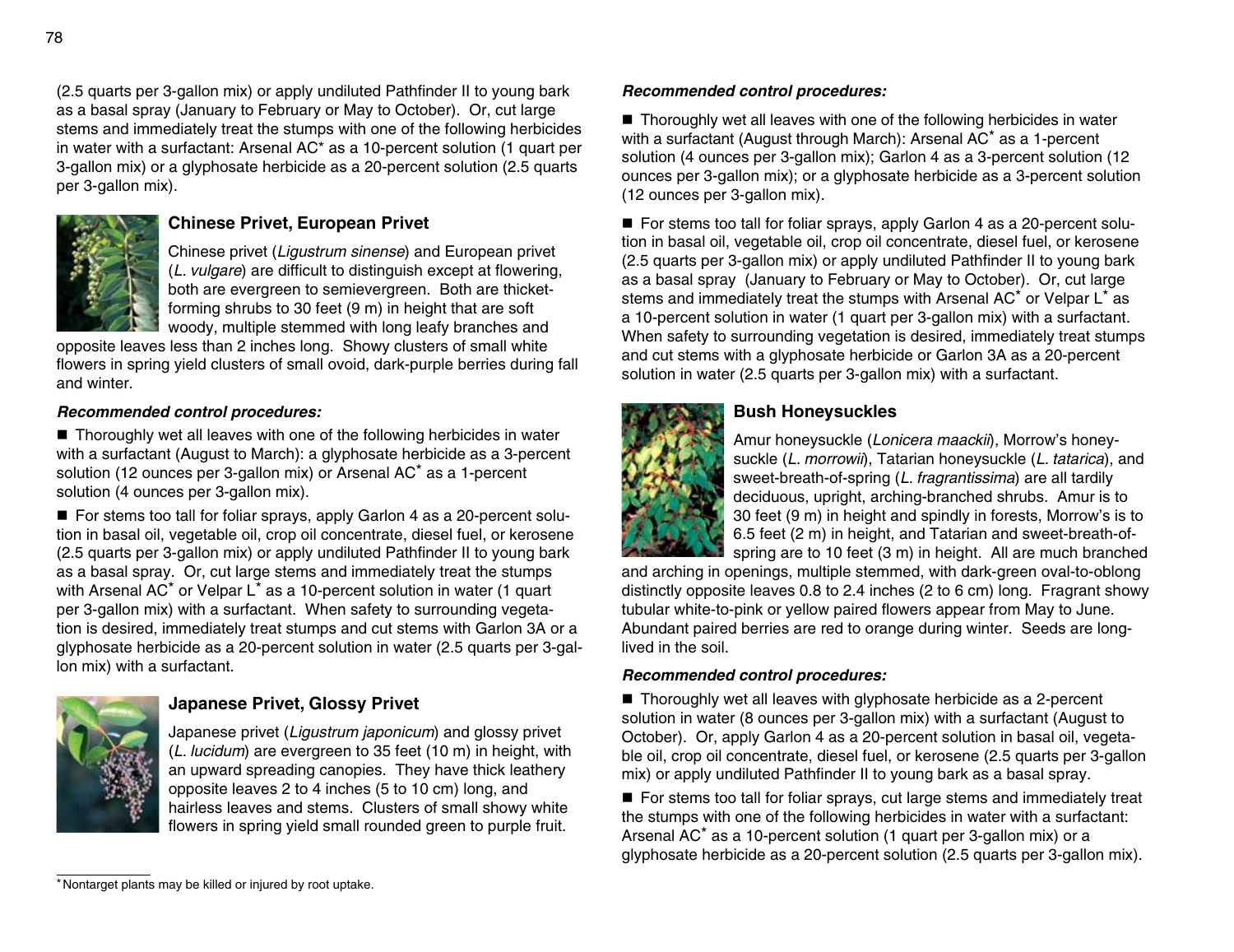

# **Sacred Bamboo, Nandina**

Sacred bamboo or nandina (*Nandina domestica*) is an evergreen erect shrub to 8 feet (2.5 m) in height, with multiple bushy stems resembling bamboo, glossy pinnately to bipinnately compound green or reddish leaves. Early summer terminal clusters of tiny white-to-pinkish flowers yield dangling clusters of red berries in fall and winter.

#### *Recommended control procedures:*

 $\blacksquare$  Thoroughly wet all leaves with glyphosate herbicide as a 1-percent solution in water (4 ounces per 3-gallon mix) with a surfactant (August to October). Or, apply Garlon 4 as a 20-percent solution in basal oil, vegetable oil, crop oil concentrate, diesel fuel, or kerosene (2.5 quarts per 3-gallon mix) or apply undiluted Pathfinder II to young bark as a basal spray.

■ For stems too tall for foliar sprays, cut large stems and immediately treat the stumps with one of the following herbicides in water with a surfactant: Arsenal AC\* as a 10-percent solution (1 quart per 3-gallon mix) or a glyphosate herbicide as a 20-percent solution (2.5 quarts per 3-gallon mix).

■ Collect and destroy fruit.



## **Nonnative Roses**

Multiflora rose (*Rosa multiflora*), Macartney rose (*R. bracteata*), Cherokee rose (*R. laevigata*), and other nonnative roses are all evergreen except multiflora and are all erect, arching, or trailing shrubs to 10 feet (3 m) in height or long, clump forming. They have pinnately compound leaves with three to nine leaflets, frequent recurved or straight

thorns. Clustered or single white-to-pink flowers in early summer yield red rose hips in fall to winter.

#### *Recommended control procedures:*

■ Thoroughly wet all leaves with one of the following herbicides in water with a surfactant: April to June (at or near the time of flowering)—Escort<sup>\*</sup> at 1 ounce per acre in water (0.2 dry ounces per 3-gallon mix); August to October—Arsenal AC\* as a 1-percent solution (4 ounces per 3-gallon mix) or Escort\* XP at 1 ounce per acre in water (0.2 dry ounces per 3-gallon mix); May to October—repeated applications of a glyphosate herbicide as a 4-percent solution in water (1 pint per 3-gallon mix), a less effective treatment that has no soil activity to damage surrounding plants.

■ For stems too tall for foliar sprays, apply Garlon 4 as a 20-percent solution in basal oil, vegetable oil, crop oil concentrate, diesel fuel, or kerosene (2.5 quarts per 3-gallon mix) or apply undiluted Pathfinder II to young bark as a basal spray (January to February or May to October). Or, cut large stems and immediately treat the stumps with one of the following herbicides in water with a surfactant: Arsenal AC\* as a 10-percent solution (1 quart per 3-gallon mix) or a glyphosate herbicide as a 20-percent solution (2.5 quarts per 3-gallon mix).

# **Nonnative Vines**

Nonnative vines are some of the most troublesome invaders because they often form the densest infestations, making herbicide applications difficult. Many of these vines overtop even mature forests and often form mixedspecies infestations with nonnative trees and shrubs. Specific herbicides can be effective on certain vines while not controlling, but actually releasing any underlying nonnative trees and shrubs. In these situations, select the best herbicide or herbicide mixture for controlling all the nonnative species in a mixed-species infestation. Vine control is always difficult because foliar active herbicides must move through lengthy vines to kill large unseen woody roots and tubers. Thus, herbicides that have both soil and foliar activity are often the most effective. Only the lower foliage within sprayer reach needs to be treated with a herbicide having both foliar and soil activity. With all herbicides, spray foliage of climbing stems as high as possible and if not controlled, then cut vines before retreatment.



# **Oriental Bittersweet**

Oriental bittersweet (*Celastrus orbiculatus*) is an attractive but very invasive deciduous, twining, and climbing woody vine to 60 feet (20 m) with drooping branches in tree crowns, forming thicket and arbor infestations. It has alternate elliptic-to-rounded leaves 1.2 to 5 inches (3 to 12 cm) long. Its axillary dangling clusters of inconspicuous yellow ish flowers yield green spherical fruit that split to reveal

three-parted showy scarlet fleshy covered seeds, which remain through winter at most leaf axils.

#### *Recommended control procedures:*

 $\blacksquare$  Thoroughly wet all leaves with one of the following herbicides in water with a surfactant (July to October): Garlon 4, Garlon 3A, or a glyphosate herbicide as a 3-percent solution (12 ounces per 3-gallon mix).

■ For stems too tall for foliar sprays, apply Garlon 4 as a 20-percent solu-\*Nontarget plants may be killed or injured by root uptake.<br>tion in basal oil, vegetable oil, crop oil concentrate, diesel fuel, or kerosene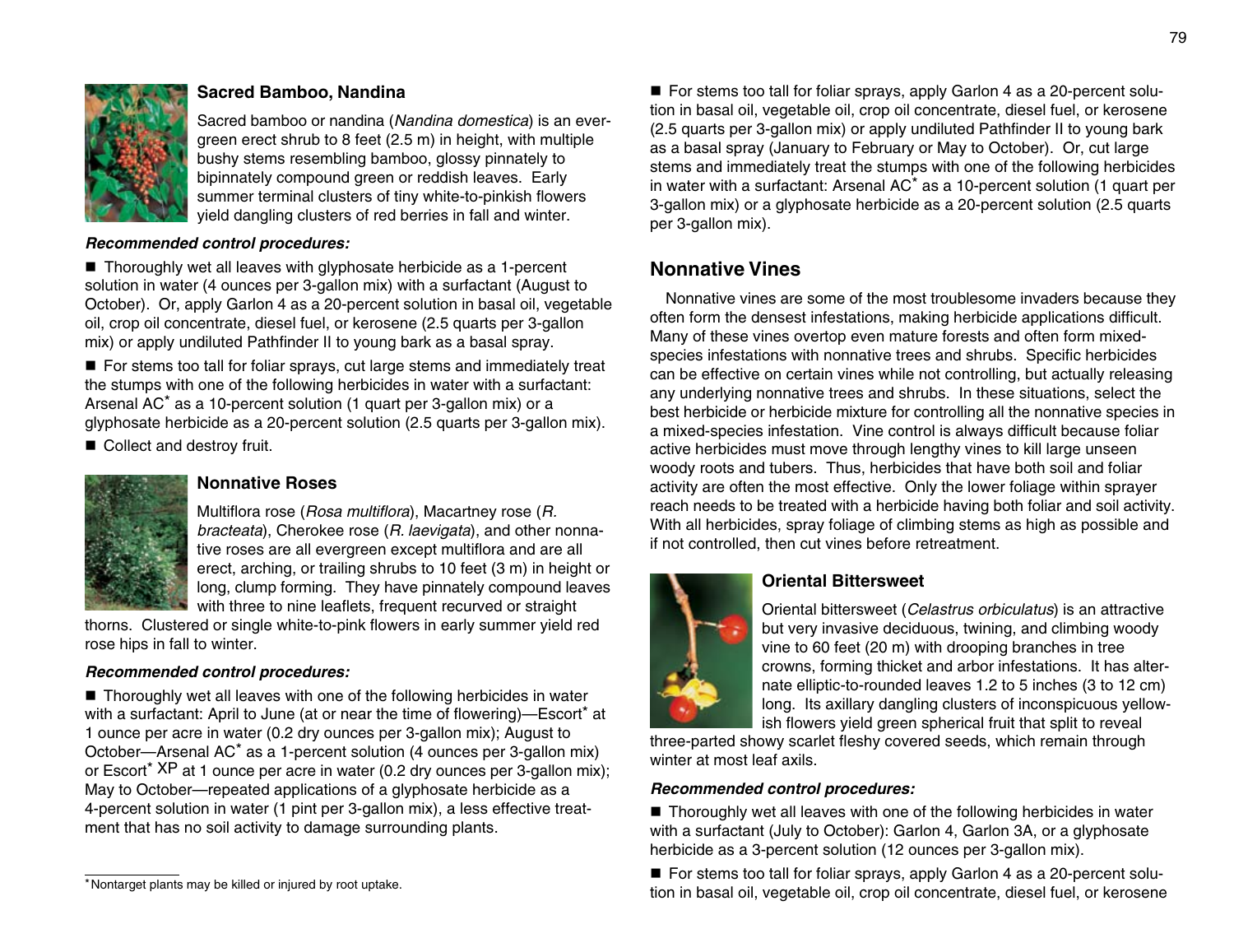(2.5 quarts per 3-gallon mix) or apply undiluted Pathfinder II as a basal spray to the lower 16 inches of stems. Or, cut large stems and immediately treat the cut surfaces with one of the following herbicides in water with a surfactant: Garlon 4 or a glyphosate herbicide as a 25-percent solution (32 ounces per 1-gallon mix).



# **Climbing Yams**

Air yam (*Dioscorea bulbifera*), Chinese yam or cinnamon vine (*D. oppositifolia*, formerly *D. batatas*), and water yam (*D. alata*) are herbaceous, high climbing vines to 65 feet (20 m) that cover shrubs and trees in infestations. They have twining and sprawling stems with long-petioled smooth heart-shaped leaves and dangling potato-like tubers (bulbils) that appear at leaf axils and drop to form

new plants. Aerial tubers spread down slope by gravity and by water. All species also have large underground tubers that make control difficult.

# *Recommended control procedures:*

 $\blacksquare$  Thoroughly wet all leaves with one of the following herbicides in water with a surfactant (July to October): Garlon 3A or Garlon 4 as a 2-percent solution (8 ounces per 3-gallon mix). Sometimes the air yams take up the herbicide; otherwise, they must be collected and destroyed (not composted).

■ Cut climbing plants just above the soil surface and immediately treat the freshly cut stem with undiluted Garlon 3A (safe to surrounding plants).



# **Winter Creeper, Climbing Euonymus**

Winter creeper or climbing euonymus (*Euonymus fortunei*) is an evergreen shrub to 3 feet (1 m) in height and woody trailing vine to 40 to 70 feet (12 to 22 m) that forms a dense ground cover and climbs by clinging aerial roots along the stem. It has leaves that are opposite, thick, and dark green

or green-white variegated on green stems. Pinkish-to-red capsules split open in fall to expose orange fleshy covered seeds.

## *Recommended control procedures:*

■ Thoroughly wet all leaves (until runoff) with one of the following herbicides in water with a surfactant (July to October for successive years): Tordon 101<sup>\*+</sup> as a 3-percent solution (12 ounces per 3-gallon mix) or Tordon  $K^*$ <sup> $\ddagger$ </sup> as a 2-percent solution (8 ounces per 3-gallon mix).

■ Or, repeatedly apply Garlon 4 or a glyphosate herbicide as a 4-percent solution (1 pint per 3-gallon mix) in water with a surfactant, a less effective treatment that has no soil activity to damage surrounding plants.

 $\blacksquare$  Cut all vertical climbing stems to prevent fruiting and spread by birds.

# **English Ivy**



English ivy (*Hedera helix*) is an evergreen vine climbing to 90 feet (28 m) that forms dense ground cover and climbs by aerial roots. It has thick dark-green leaves with whitish veins when juvenile that are heart-shaped with three to five pointed lobes, later becoming broadly lanceolate, and terminal flower clusters in summer that yield dark-purple berries in winter and spring.

## *Recommended control procedures:*

 $\blacksquare$  Thoroughly wet all leaves (until runoff) with one of the following herbicides in water with a surfactant (July to October for successive years): Garlon 3A or Garlon 4 as a 3- to 5-percent solution (12 to 20 ounces per 3-gallon mix) or a glyphosate herbicide as a 4-percent solution (1 pint per 3-gallon mix). Use a string trimmer to reduce growth layers and injure leaves for improved herbicide uptake. Cut large vines and apply these herbicides to cut surfaces.

■ Or, apply Garlon 4 as a 20-percent solution in basal oil, vegetable oil, crop oil concentrate, diesel fuel, or kerosene (2.5 quarts per 3-gallon mix) or apply undiluted Pathfinder II as a basal spray to large vines being careful to avoid the bark of the host tree.

# **Japanese Honeysuckle**

Japanese honeysuckle (*Lonicera japonica*) is a semievergreen to evergreen woody vine, high climbing and trailing to 80 feet (24 m), branching and often forming arbors in forest canopies and/or ground cover under canopies. It has opposite leaves and long woody rhizomes that sprout frequently and make control difficult.

## *Recommended control procedures:*

Apply Escort<sup>\*</sup>  $XP$  with a surfactant to foliage June to August—either by broadcast spraying 2 ounces per acre in water (0.6 dry ounces per 3-gallon mix) or by spot spraying 2 to 4 ounces per acre in water (0.6 to 1.2 dry ounces per 3-gallon mix).

■ Or, treat foliage with one of the following herbicides in water with a surfactant (July to October or during warm days in early winter) keeping

<sup>\*</sup>Nontarget plants may be killed or injured by root uptake.

<sup>‡</sup> When using Tordon herbicides, rainfall must occur within 6 days after application for needed soil activation. Tordon herbicides are Restricted Use Pesticides.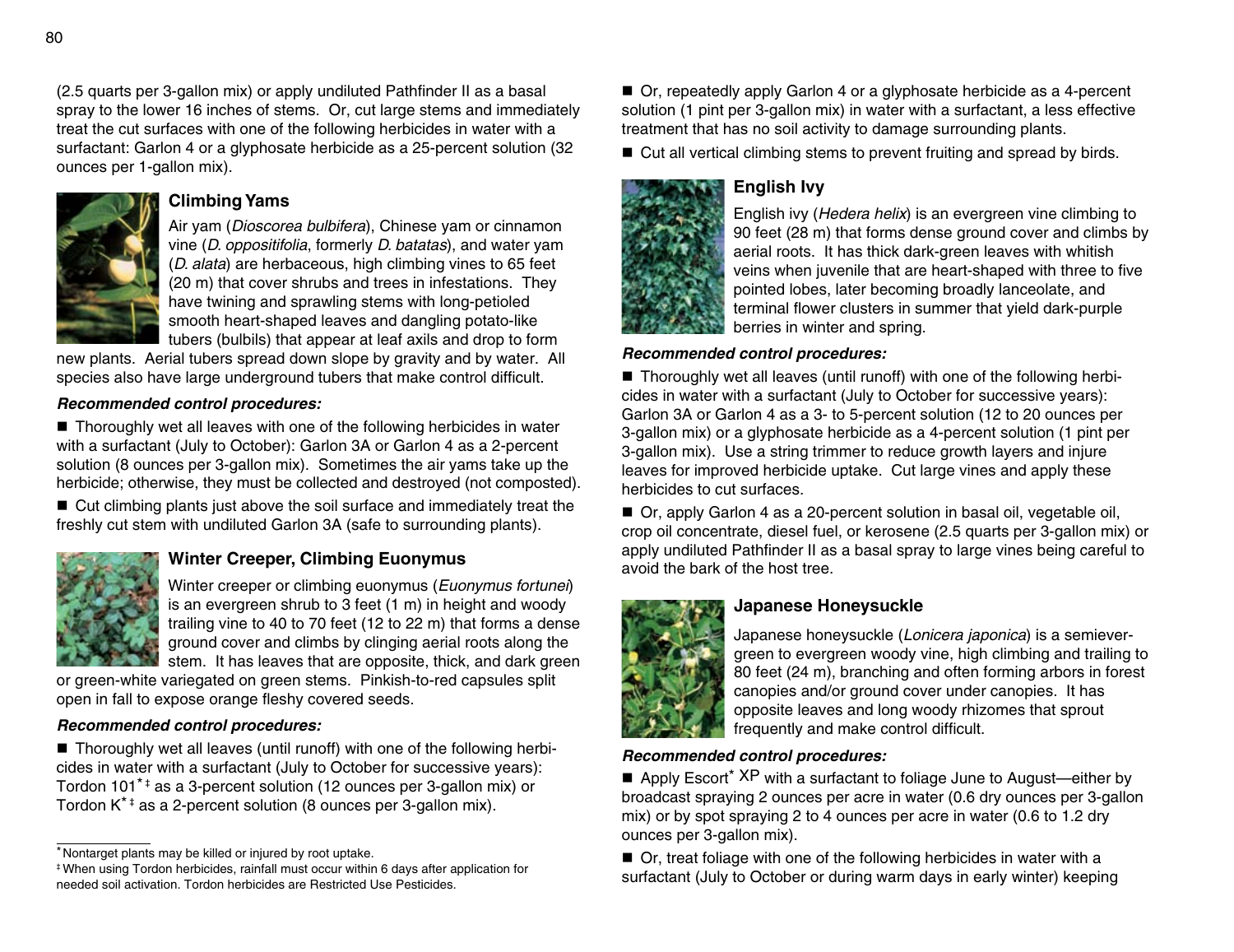spray away from desirable plants: a glyphosate herbicide as a 2-percent solution (8 ounces per 3-gallon mix) or Garlon 3A or Garlon 4 as a 3- to 5-percent solution (12 to 20 ounces per 3-gallon mix).

■ Or, cut large vines just above the soil surface and immediately treat the freshly cut stem with a glyphosate herbicide or Garlon 3A as a 20-percent solution (2.5 quarts per 3-gallon sprayer) in water with a surfactant July to October (safe to surrounding plants).

■ Prescribed burning in spring will reduce dense ground mats and sever climbing vines for more effective herbicide treatments to resprouting vines.



# **Kudzu**

Kudzu (*Pueraria montana*) is a deciduous twining, trailing, mat-forming, woody leguminous vine 35 to 100 feet (10 to 30 m) with lobed three-leaflet leaves. Large root crowns that increase in size with age are difficult to control. Prescribed burning in spring can clear debris, sever climbing vines, and reveal hazards before summer applications.

#### *Recommended control procedures:*

 $\blacksquare$  Thoroughly wet all leaves (until runoff) with one of the following herbicides in water with a surfactant: July to October for successive years when regrowth appears—Tordon 101<sup>\*</sup><sup>‡</sup> as a 3-percent solution (12 ounces per 3-gallon mix) or Tordon K<sup>\* ‡</sup> as a 2-percent solution (8 ounces per 3-gallon mix), either by broadcast or spot spray—spraying climbing vines as high as possible. July to September for successive years—Escort\* XP at 3 to 4 ounces per acre in water (0.8 to 1.2 dry ounces per 3-gallon mix)—or when safety to surrounding vegetation is desired, Transline† as a 0.5-percent solution in water (2 ounces per 3-gallon mix); spray climbing vines as high as possible or cut vines that are not controlled after herbicide treatment.

■ For partial control, repeatedly apply Garlon 4 or a glyphosate herbicide as a 4-percent solution in water (1 pint per 3-gallon mix) with a surfactant during the growing season. Cut large vines and immediately apply these herbicides to the cut surfaces. Or, apply Garlon 4 as a 20-percent solution in basal oil, vegetable oil, crop oil concentrate, diesel fuel, or kerosene (2.5 quarts per 3-gallon mix) or apply undiluted Pathfinder II as a basal spray to large vines as a basal spray (January to April), which controls vines less than 2 inches in diameter.



# **Vincas, Periwinkles**

Common periwinkle (*Vinca minor*) and bigleaf periwinkle (*V. major*) are evergreen to semievergreen (leaves always present) somewhat-woody, trailing or scrambling vines to 3 feet (1 m) long and upright to 1 foot (30 cm) that form dense ground cover. They have opposite lanceolate-to-

heart-shaped leaves and five-petaled pinwheel-shaped violet single flowers. Viable seed appear to be produced only rarely.

## *Recommended control procedures:*

 $\blacksquare$  Thoroughly wet all leaves (until runoff) with one of the following herbicides in water with a surfactant (July to October for successive years): Tordon 101<sup>\*</sup><sup>‡</sup> as a 3-percent solution (12 ounces per 3-gallon mix), Tordon  $K^*$  as a 2-percent solution (8 ounces per 3-gallon mix), or Garlon 4 as a 4-percent solution (15 ounces per 3-gallon mix).

■ Or, during the growing season, repeatedly apply Garlon 4 or a glyphosate herbicide as a 2-percent solution in water (8 ounces per 3-gallon mix) with a surfactant. In winter, herbicide treatments should be limited to warm days.



# **Chinese Wisteria, Japanese Wisteria**

Chinese wisteria (*Wisteria sinensis*) and Japanese wisteria (*W. floribunda*) are deciduous high climbing, twining, or trailing leguminous woody vines to 70 feet (20 m) with long pinnately compound leaves and showy spring flowers. Chinese and Japanese wisterias are difficult to distinguish due to possible hybridization.

# *Recommended control procedures:*

Thoroughly wet all leaves (until runoff) with one of the following herbicides in water with a surfactant:

■ July to October for successive years when regrowth appears—Tordon 101<sup>\*</sup> as a 3-percent solution (12 ounces per 3-gallon mix), Tordon  $K^*$  as a 2-percent solution (8 ounces per 3-gallon mix), or Garlon 4 as a 4-percent solution (15 ounces per 3-gallon mix)

■ July to September for successive years when regrowth appears— Transline<sup>\*†</sup> as a 0.5-percent solution in water (2 ounces per 3-gallon mix) when safety to surrounding vegetation is desired

■ September to October with repeated applications—a glyphosate herbicide as a 4-percent solution (1 pint per 3-gallon mix)

<sup>\*</sup>Nontarget plants may be killed or injured by root uptake.

<sup>†</sup> Transline controls a narrow spectrum of plant species.

<sup>‡</sup> When using Tordon herbicides, rainfall must occur within 6 days after application for needed soil activation. Tordon herbicides are Restricted Use Pesticides.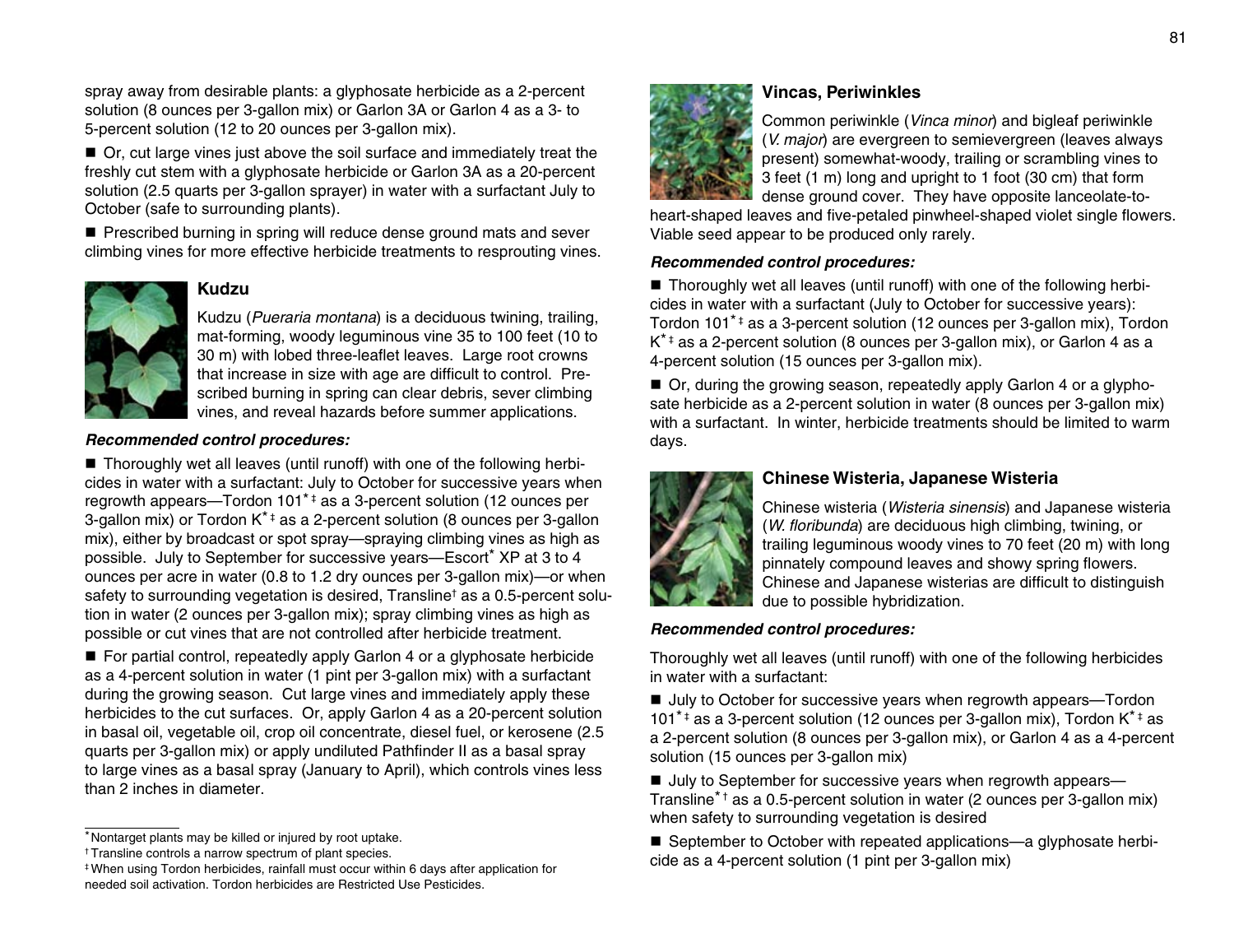# **Nonnative Grasses**

Nonnative grasses continue to spread and increasingly reside along highway right-of-ways and thus gain access to adjoining lands. Most nonnative invasive grasses are highly flammable, increasing fire intensities, subjecting firefighters to increased risk, and spreading even faster after wildfire or a prescribed burn. Nonnative grasses have become one of the most insidious problems in the field of wildlife management on pasture and prairie lands, because they have little wildlife value and leave no room for native plants. Repeated applications of herbicides are required for control.



# **Giant Reed**

Giant reed (*Arundo donax*) is a giant leafy reed grass to 20 feet (6 m) in height that forms thickets in distinct clumps. It has cornlike gray-green and hairless leaves jutting from stems and drooping at the ends. Erect plumelike terminal panicles of flowers and seed heads appear in late summer and persist through winter. Seed are not viable.

## *Recommended control procedures:*

Thoroughly wet all leaves with one of the following herbicides in water with a surfactant (September or October with multiple applications to regrowth):

- A glyphosate herbicide as a 4-percent solution (1 pint per 3-gallon mix)
- Arsenal AC<sup>\*</sup> as a 1-percent solution (4 ounces per 3-gallon mix)
- $\blacksquare$  A combination of the two herbicides



# **Tall Fescue**

Tall fescue (*Lolium arundinaceum*, formerly *Festuca arundinacea* and *F. elatior*) is an erect, tufted cool-season perennial grass, 2 to 4 feet (60 to 120 cm) in height. It has whitish-eared areas where leaf blades connect to the stem, and the stem has swollen nodes. Dark-green seedstalks and leaves appear in late winter, usually flowering in spring (infrequently in late summer). This grass is dormant in midsummer. Most tall fescue is infected with a fungus that

can reduce weight gains and lower reproductive rates in livestock, while adversely affecting the nutrition of songbirds and Canada geese. Tall fescue monocultures are generally poor habitat for wildlife.

### *Recommended control procedures:*

 $\blacksquare$  On forest lands, apply a glyphosate herbicide as a 0.5-percent solution in water (2 quarts per 10 gallons mix per acre), or Arsenal AC\* as a 1-percent solution (25 ounces per 20 gallons mix per acre) in spring.

■ On noncroplands, apply 10 to 12 ounces of Plateau or 20 to 24 ounces of Journey per 20 gallons mix per acre (consult the label for additives) in spring. Mixing Plateau or Journey with a glyphosate herbicide will improve control but may damage associated native plants. Vantage (sethoxydim), Poast (sethoxydim), Assure (quizalofop), and Select (clethodim) may be useful on pastures, but they are usually more costly than a glyphosate mix with Plateau or Journey.

■ Early spring burning—if repeated—inhibits fescue and encourages native warm-season grasses.

## **Cogongrass**



Cogongrass (*Imperata cylindrica*) is an aggressive, colonyforming dense erect perennial grass 1 to 5 feet (30 to 150 cm) in height. It has tufts of long leaves, yellow-green blades (each with an off-center midvein and finely sawtoothed margins), and silver-plumed flowers and seeds in

spring, arising from sharp-tipped branching rhizomes. Older infestations will be more difficult to control.

## *Recommended control procedures:*

■ Thoroughly wet all leaves with one of the following herbicides in water with a surfactant (September or October with multiple applications to regrowth): Arsenal AC\* as a 1-percent solution (4 ounces per 3-gallon mix), a glyphosate herbicide as a 4-percent solution (1 pint per 3-gallon mix), or combination of the two herbicides.

■ Repeat before flowering in spring to suppress seed production and again in successive years for eradication.



# **Nepalese Browntop**

Nepalese browntop (*Microstegium vimineum*) is a sprawl ing, dense, mat-forming annual grass, 0.5 to 3 feet (15 to 90 cm) long with stems growing to 1 to 3 feet (30 to 89 cm) in height, often bending over and rooting at nodes to form

extensive infestations. It has alternate, lanceolate leaf blades to 4 inches (10 cm) long with off-center veins and thin seed heads in summer and fall. Apply treatment to stop seed production.

<sup>\*</sup>Nontarget plants may be killed or injured by root uptake.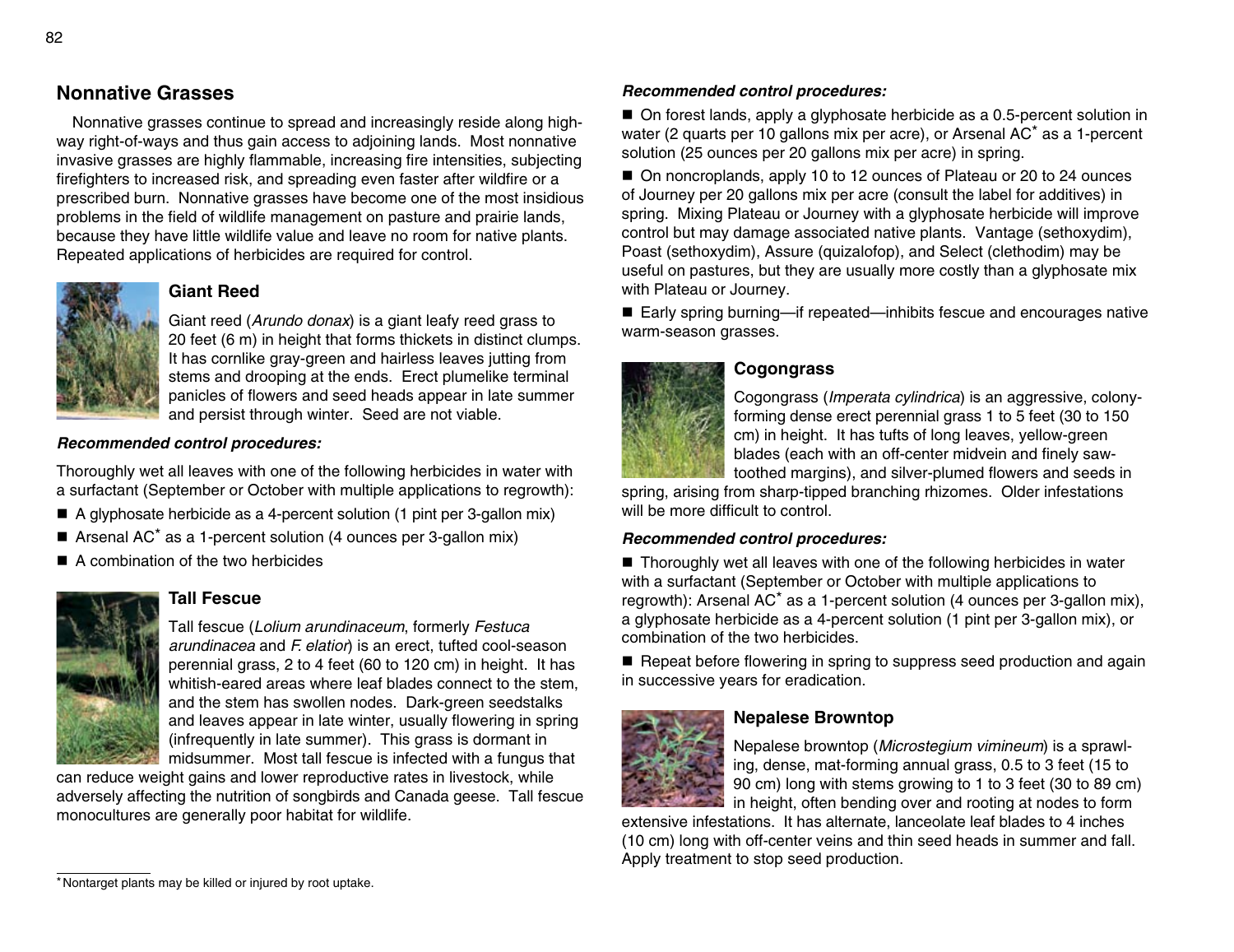### *Recommended control procedures:*

 $\blacksquare$  Apply a glyphosate herbicide as a 2-percent solution in water (8 ounces per 3-gallon mix) with a surfactant in summer. Or, apply Vantage (see label) for situations that require more selective control and less impact on associated plants.

 $\blacksquare$  Repeat treatments for several years to control abundant germinating seeds. Mowing or pulling just before seed set will also prevent seed buildup in the soil seed bank.



# **Chinese Silvergrass**

Chinese silvergrass (*Miscanthus sinensis*) is a tall, densely tufted, perennial grass, upright to arching, 5 to 10 feet (1.5 to 3 m) in height. It has long, slender, and upright-to-arching leaves with whitish upper midveins and many loosely plumed panicles turning silvery to pinkish in fall.

### *Recommended control procedures:*

Thoroughly wet all leaves with one of the following herbicides in water with a surfactant (September or October with multiple applications to regrowth):

- Arsenal AC<sup>\*</sup> as a 1-percent solution (4 ounces per 3-gallon mix)
- $\blacksquare$  A glyphosate herbicide as a 4-percent solution (1 pint per 3-gallon mix)
- A combination of the two herbicides



# **Bamboos**

Golden bamboo (*Phyllostachys aurea*) and other nonnative bamboos (*Phyllostachys* spp. and *Bambusa* spp.) are perennial infestation-forming grasslike plants 16 to 40 feet (5 to 12 m) in height. They have jointed cane stems and bushy tops of lanceolate leaves in fan clusters on grasslike stems, often golden green.

## *Recommended control procedures:*

■ Thoroughly wet all leaves with one of the following herbicides in water with a surfactant (September or October with multiple applications to regrowth): Arsenal AC\* as a 1-percent solution (4 ounces per 3-gallon mix), a glyphosate herbicide as a 4-percent solution (1 pint per 3-gallon mix), or combination of the two herbicides.

■ Cut just above ground level and treat stems immediately with a doublestrength batch of the same herbicides or herbicide mixture.

# **Nonnative Ferns**

Japanese climbing fern is presently the only nonnative invasive fern in the temperate parts of the South.



# **Japanese Climbing Fern**

Japanese climbing fern (*Lygodium japonicum*) is a climbing and twining, perennial viney fern to 90 feet (30 m), often forming mats of shrub- and tree-covering infestations. It has lacy finely divided leaves along green-to-orange-toblack wiry vines.

# *Recommended control procedures:*

Thoroughly wet all leaves with one of the following herbicides in water with a surfactant (July to October):

Escort<sup>\*</sup> XP at 1 to 2 ounces per acre in water (0.3 to 0.6 dry ounces per 3-gallon mix) and as a mixture with a glyphosate herbicide

Arsenal AC<sup>\*</sup> as a 1-percent solution (4 ounces per 3-gallon mix)

■ Glyphosate herbicide, Garlon 3A, or Garlon 4 as a 4-percent solution (1 pint per 3-gallon mix), or a combination of these herbicides

# **Nonnative Forbs and Subshrubs**

Forbs are broadleaf herbaceous plants and subshrubs are short semiwoody plants. Control treatments are usually by foliar sprays of herbicides.



# **Garlic Mustard**

Garlic mustard (*Alliaria petiolata*) is an upright biennial forb in small-to-extensive colonies under forest canopies, characterized by a faint-to-strong garlic odor from all parts of the plant when crushed (odor fading as fall approaches). It has basal rosettes of broadly arrow-point shaped leaves with wavy margins in the first year (remaining green during winter), a 2- to 4-foot (60- to 120-cm) flower stalk and

terminal clusters of flowers with four white petals in the second year, and eventually dead plants with long slender seed pods after June of the second year. Stand density varies yearly depending on germination requirements of

<sup>83</sup>

<sup>\*</sup>Nontarget plants may be killed or injured by root uptake.